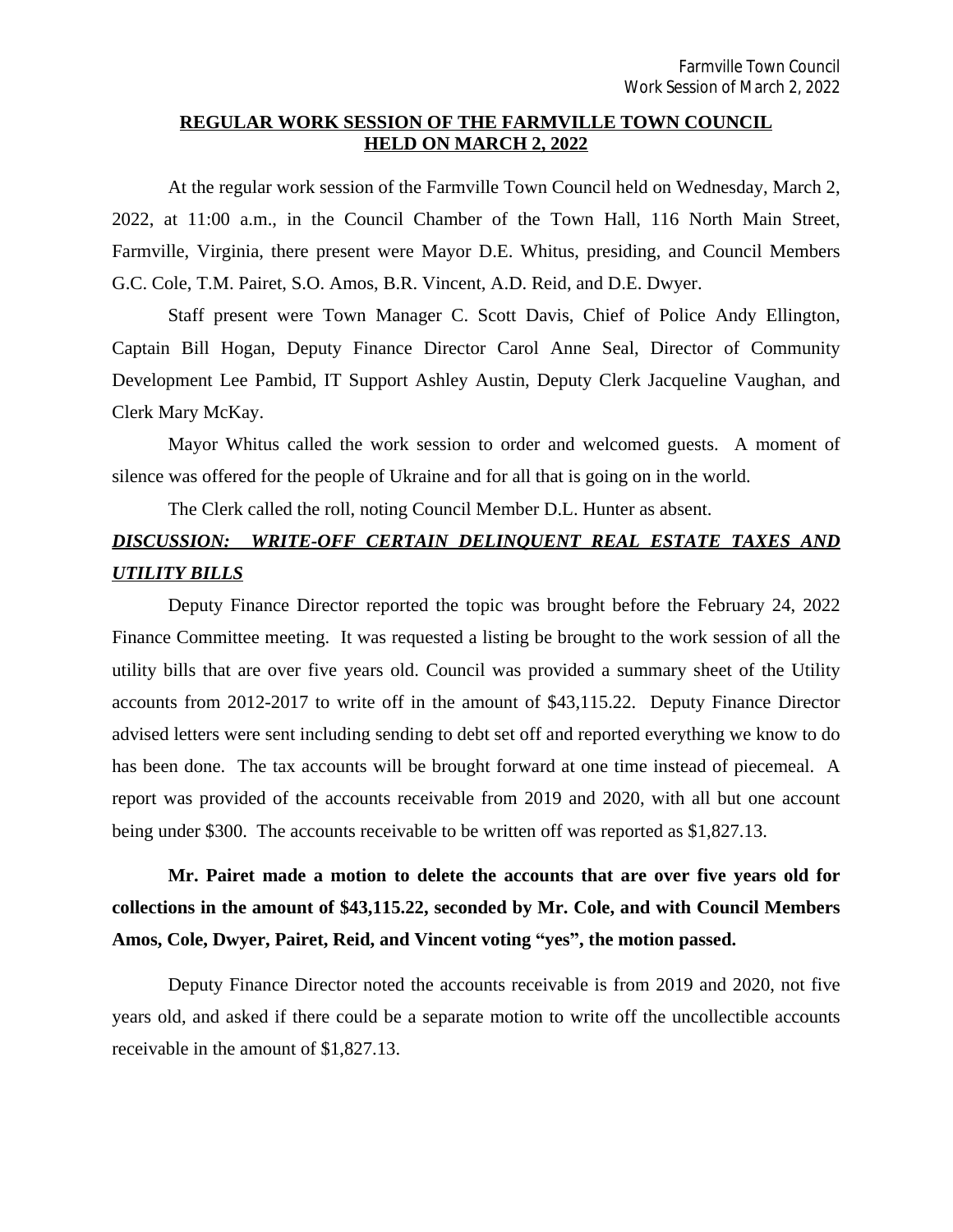**Mr. Cole made a motion to write off the accounts receivable in the amount of \$1,827.13, seconded by Mr. Vincent, and with Council Members Cole, Dwyer, Pairet, Reid, Vincent, and Amos voting "yes", the motion is passed.**

#### *DISCUSSION: CHANGING DISCONNECT FOR DELINQUENT UTILITY ACCOUNTS*

Town Manager reported this issue was discussed prior to the onset of the pandemic about moving from the current policy which is current plus two past due bills before service would be disconnected for an occupant. What is being suggested is to move to current plus one past due bill. This issue is for discussion to see if Council is in favor before an ordinance or resolution is brought forward for Council to pass. Mr. Cole noted the need to minimize our risk and by moving to the current plus one is a better policy for the town, with all Council members nodding in agreement to move forward.

#### *DISCUSSION: SALARY ADJUSTMENTS FOR E911 COMMUNICATIONS OPERATORS*

Town Manager reported this topic was discussed at a prior meeting of the Finance Committee. The current hiring salary for 911 Emergency Communicators is between \$28,000- \$29,000. A suggestion was made to increase the hiring salary to \$33,000, and then adjust the salaries of employees in the Communication Operator I and II positions unless already at the maximum salary allowed. Town Manager reported on Wireless 911 funds being received, that could be used for the potential funding for changing the hiring salary and adjusting the salaries in this fiscal year, to be budgeted from the General Fund next fiscal year. If amenable to Council, a resolution would need to be brought back to Council to adopt. Mr. Pairet and Mr. Vincent noted favorable comments. Town Manager was asked to proceed with a resolution. Mrs. Amos asked where this would put those employees in comparison to other jurisdictions. Town Manager reported on conversations of potential increases and noted \$33,000. as a good hiring salary.

### *DISCUSSION: FY 2022-2023 LOCAL CHOICE HEALTH INSURANCE RATES*

Town Manager reported there is an overall average rate increase of 8.3% this year. Anthem must receive the renewal selection no later than March 25, 2022, with no extensions being allowed. A decision needs to be made by the next meeting date, March 9, 2022. Council was provided the rates for review. Town Manager reported on the discussion from the February 24, 2022 Finance Committee meeting, that the increase is such that Council might want to look at a different method of calculating the employee contribution than last year that was agreed upon by Council.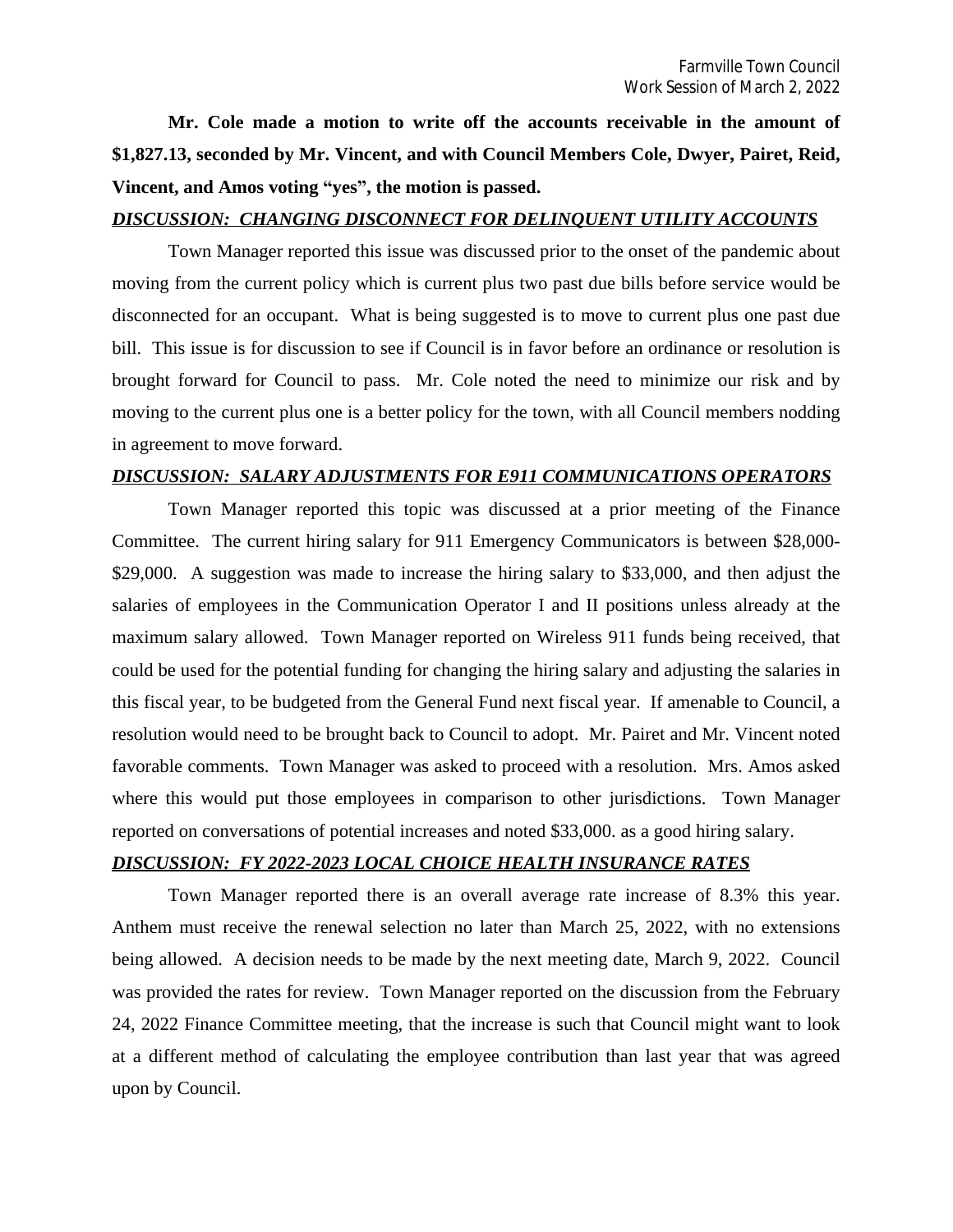Finance Committee Chairman Cole provided a review of current rates and increases and asked what do you want the employee contribution to be and at what increments to make increases? Mr. Cole offered to provide a listing of different increases for Council to review before the March 9, 2022 meeting.

#### *DISCUSSION: REDISTRICTING LEGAL REQUIREMENTS*

Town Manager referenced state code section 24.2-129 which is listed in 24.2-306, a copy of which was provided to Council, and reported seeing advertisements from a few counties that listed the referenced codes sections. 24.2-306 states there cannot be any changes to precincts within 60 days before a general election but in that code section lists 24.2-129, as far as further advertisement requirements. Town Manager reviewed actions required prior to the enactment of covered practices, such as decennial redistricting. Noted was an option to provide notice of opportunity for public comment for a required 45-day period and receive public comment for a minimum of 30 days. During this period, public feedback may be received in writing by mail, fax, or email. The notice will include where the proposed ordinance and maps may be viewed. To meet the 45-day requirement, the advertisements for the public comment period can be placed starting in next Wednesday's March 9, 2022 issue of *The Farmville Herald*. The public comment period will be from March 9-April 25, 2022. Town Manager noted we would still meet the requirement of 24.2-306, which is what we do with every ordinance, and advertise for two consecutive weeks prior to the public hearing and one consecutive week prior to the public hearing and before it can be enacted.

There were no staff reports.

Mr. Reid reported trying to schedule a Virginia Municipal League Regional Dinner to be held in Farmville and advised he will report back on dates and possible locations to hold the event.

There being no other business, on a motion by Mr. Vincent, seconded by Mrs. Amos, and with all Council members voting "aye", the meeting was adjourned at 11:25 AM.

\_\_\_\_\_\_\_\_\_\_\_\_\_\_\_\_\_\_\_\_\_\_\_\_\_\_\_\_\_\_\_\_\_\_\_ \_\_\_\_\_\_\_\_\_\_\_\_\_\_\_\_\_\_\_\_\_\_\_\_\_\_\_\_\_\_\_\_\_\_\_

APPROVED: ATTEST: